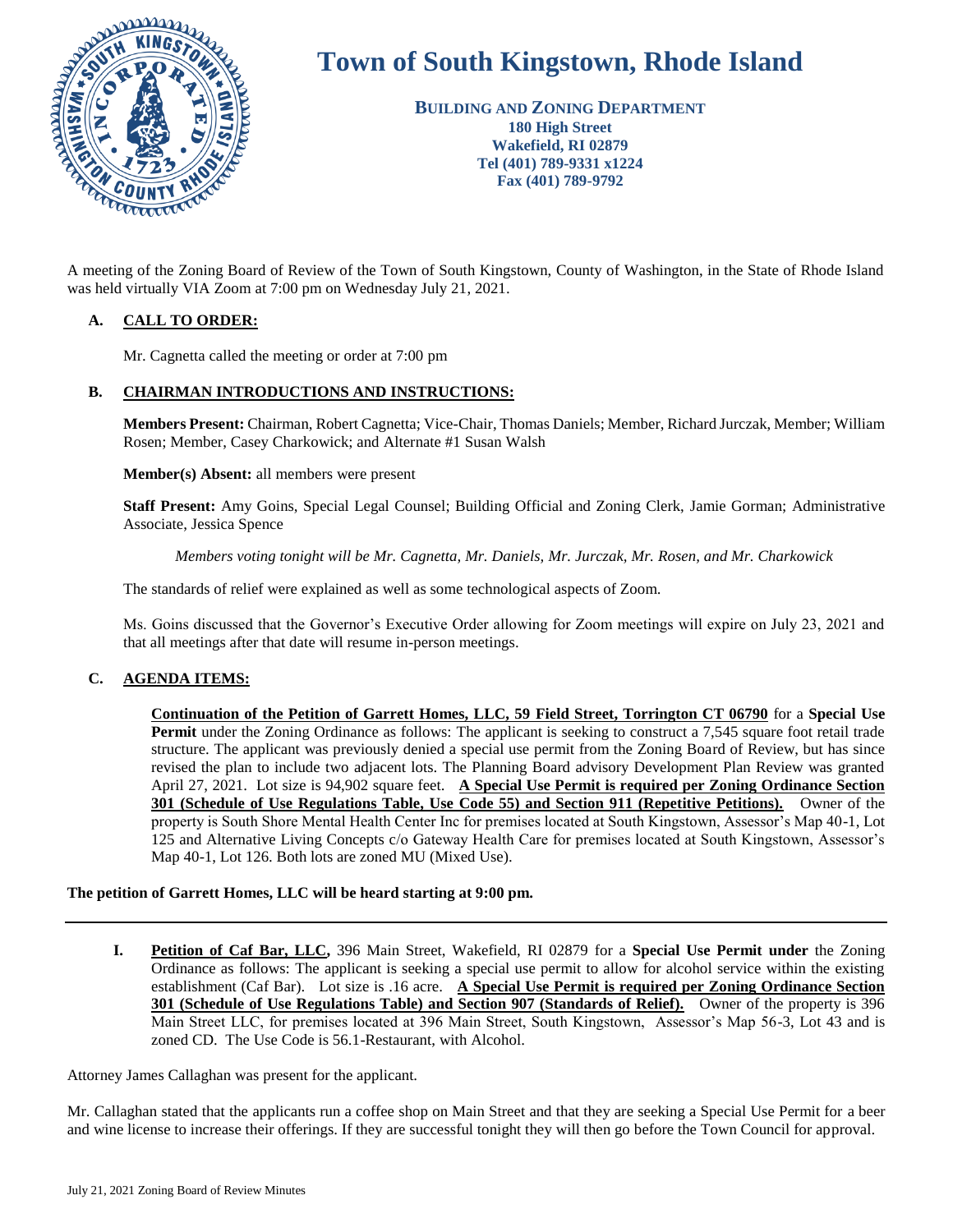Alexandra Boutros was present and sworn in and testified that she owns Caf Bar with her husband. The business recently relocated from another smaller location on Main Street to a larger space at 396 Main Street which allowed for more space to meet the social distancing requirements during the COVID pandemic. As part of the move they have done interior updates and also updated the fire suppression system. They are a community coffee and food shop and wanted to be a local gathering place for everyone. They provide food and coffee offerings and are open 7 days a week and open daily till 3pm. They currently have 6 employees. During the pandemic they adapted their business model to a scaled down plan, and they are now back to their original capacity. They are looking to add beer and wine to expand their offerings. Additionally, they learned through the pandemic and seeing how other businesses survived that adding a liquor service will help create stability to their business. They would not expect their hours to expand any later than 10:00 pm. They expect that adding beer and wine service will increase their business roughly by 15%. There are other businesses on Main Street that offer liquor service, their goal is not to be a full scale restaurant, but rather a gathering space for the community. The current location has previously received a variance for parking. Many customer currently walk to their location and there is municipal parking across the street. There have been no known parking issues with neighboring businesses. They would like to serve several local breweries and wines. Expected deliveries should not have any effect of the neighborhood. They have designated trash pickup.

Mr. Daniels asked if the application is deficient due to lack of site plan in the application.

Ms. Goins asked Mr. Callaghan to confirm that the site plan for this business is the same as the site plan that was previously submitted and on file from the granting of a dimensional variance, at which point Mr. Callaghan confirmed that there has been no change. Ms. Goins then explained that the parking deficiency was permitted by variance from the previous tenant. In this case the Board can either choose to forego the requirement of a site plan or make it a condition of approval that a site plan be submitted of any building permit application going forward. Ms. Goins complimented Mr. Callaghan on his argument brought forward in granting of the Special Use Permit with an existing Variance on record and she stated that this application is properly before the Board.

Mr. Jurczak asked questions in regards to the liquor service area and night time operations in relation to residential neighbors.

Ms. Boutros indicated that they will not be serving liquor outside, only within the confines of the building.

Ms. Goins advised that this application does not fall under the Covid liquor service expansion temporary permits because there was not an existing license in use, rather they are applying for the establishment of a new liquor license which is not eligible under Covid relief restrictions. Ms. Goins advised that the Board can consider the physical boundaries of the use and accept testimony stating where the alcohol will be served knowing that the applicant will still have to go before the Town Council for approval.

Ms. Boutros explained what business and residential properties abut their location.

Mr. Rosen asked for clarification of the business hours, parking, and submitted floor plan.

Ms. Boutros stated that their goal would be to remain open till 9:00 pm or 10:00 pm.

The Board had no further questions.

Mr. Callaghan asked Ms. Boutros clarify that there have been no complaints from any neighbors.

Mr. Callaghan had no further questions.

There was no one in the audience who wished to speak.

More discussion ensued in regards to the possibility of liquor service in the outside seating area and how to prohibit liquor from being consumed outside. This is in relation to possible disturbance to any residential neighbors.

Ms. Boutros clarified that they are not requesting liquor service in the outside area.

Board discussion ensued about the possibility of continuing the petition until some further evidence can be presented in regards to liquor service area.

# **The motion is as follows:**

**The following motion, made by Mr. Jurczak and duly seconded by Mr. Charkowick Motion passed 4-1 in favor (R. Jurczak-Aye, C. Charkowick-Aye, W. Rosen-Aye, T. Daniels-Nay, R. Cagnetta-Aye)**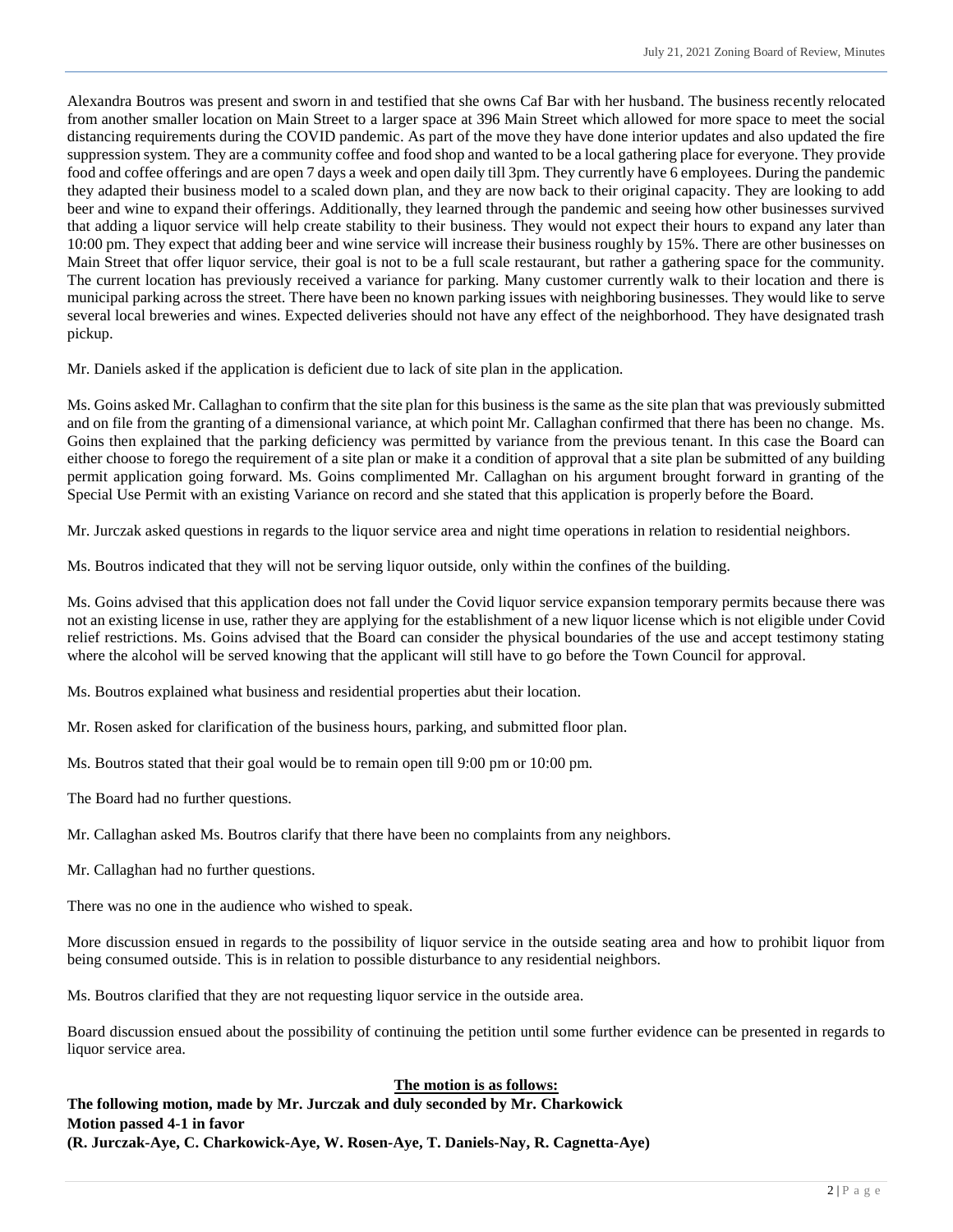At a meeting held on July 21, 2021 regarding the Petition of Caf Bar, LLC, 396 Main Street, Wakefield, RI 02879 for a Special Use Permit under the Zoning Ordinance as follows: The applicant is seeking a special use permit to allow for alcohol service within the existing establishment (Caf Bar). Lot size is .16 acre. A Special Use Permit is required per Zoning Ordinance Section 301 (Schedule of Use Regulations Table) and Section 907 (Standards of Relief). Owner of the property is 396 Main Street LLC, for premises located at 396 Main Street, South Kingstown, Assessor's Map 56-3, Lot 43 and is zoned CD. The Use Code is 56.1-Restaurant, with Alcohol.

# **The following individuals spoke as representatives of the applicant:**

- Attorney James Callaghan
- Alexandra Boutros

# **There was no one present who spoke either in favor of or opposition to the petition.**

#### **The following materials were entered into the record:**

- Application signed and dated May 18<sup>th</sup> & May 20<sup>th</sup> 2021; Owner Authorization signed and notarized April 26, 2021; Correspondence from Attorney James Callaghan (3 pages) dated May 18, 2021; Rhode Island Supreme Court Decision Lloyd v. Zoning Bd. Of Review for Newport No. 2009-303-M.P. (11 pages) dated March 29, 2013; South Kingstown Zoning Board Notice of Decision (1 page) granted May 16, 2012 and recorded June 20, 2012 Land Evidence Book L1475 & Pg. 267; Floor Plan (1 page)
- 200' Radius Map and Abutter's List; Legal Notice; Proof of Certified Mailings and Notarized Affidavit of Mailing

# **Findings of Fact:**

1. The Board finds that the special use is specifically authorized by this Ordinance, because a Special Use Permit is required per Zoning Ordinance Section 301 (Schedule of Use Regulations Table) and Section 907 (Standards of Relief).

2. The Board finds that the special use meets all of the criteria set forth in the subsection of this Ordinance authorizing such special use, because the applicant has proven that they meet all the criteria of the Ordinance for Use Code 56.1 to be granted a Special Use Permit allowing a restaurant with alcohol.

3. The Board finds that granting of the special use permit will not alter the general character of the surrounding area or impair the intent or purpose of this Ordinance or the Comprehensive Plan of the Town. In so doing, the Board has considered whether or not satisfactory provisions and arrangements have been or will be made concerning, but not limited to the following matters, where applicable:

- (i) Ingress and egress to the lot and to existing or proposed structures thereon with particular reference to automotive and pedestrian safety and convenience, traffic flow and control, and access in case of fire, emergency or catastrophe; the applicant explained in detail the traffic particular to this property and ingress and egress will not be obstructed.
- (ii) Off-street parking and loading areas where required, with particular attention to the items in subsection A.1., above, and the noise, glare or odor effects of the special use permit on adjoining lots; there is ample off-street parking available.
- (iii) Trash, storage and delivery areas with a particular reference to the items in (i) and (ii) above; Utilities, with reference to locations, availability and compatibility; there is on-site trash and storage and all utilities are present.
- (iv) Screening and buffering with reference to type, dimensions and character; not applicable
- (v) Signs, if any, and exterior lighting with reference to glare, traffic safety, and compatibility and harmony with lots in the zoning district; there will be no additional signs or lighting.
- (vi) Required yards and other open space; not applicable
- (vii) General compatibility with lots in the same or abutting zoning districts, because this is a commercial district that has other restaurants that have liquor service in the immediate vicinity.

# **Approval is subject to the following conditions:**

Granting of the liquor license will require Town Council Approval

Liquor service and consumption will be strictly limited to the interior space, no exterior liquor service

**II. Petition of Raymond and Linda Dionne,** 74 Thomas Leighton Blvd., Cumberland, RI 02864 for a **Dimensional Variance** under the Zoning Ordinance as follows: The applicant is seeking to replace the existing front deck with a new covered deck with stairs to grade. The new deck stairs will be located 22'4" from the front property line. The required front yard setback is 25'. Relief of 3' is requested. Lot size is 6,488 square feet. **A Dimensional Variance**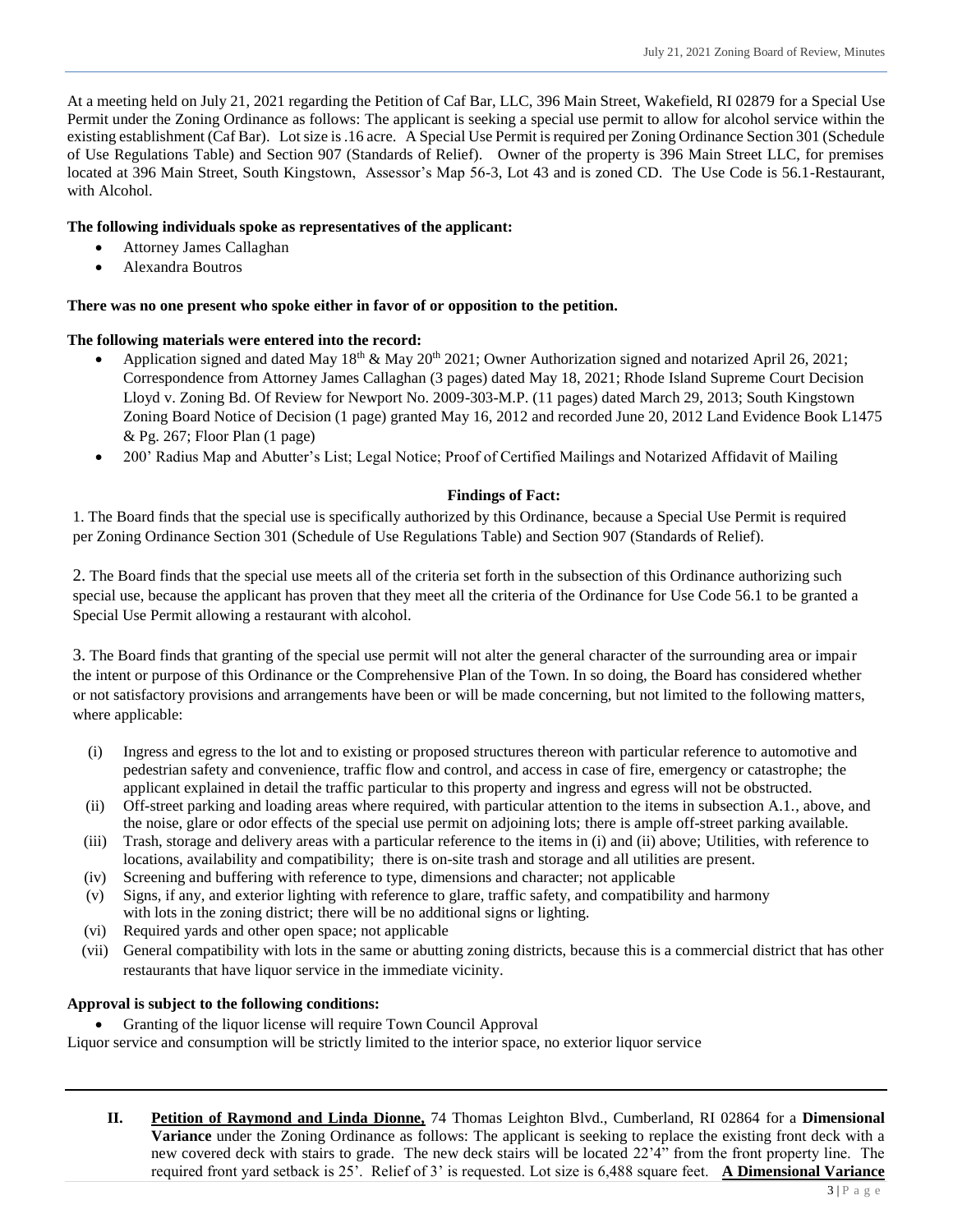**is required per Zoning Ordinance Section 207 (Nonconforming lots of record-Building setback requirements) and Section 907 (Standards of Relief).** Owner of the property is Raymond Dionne for premises located at 33 Washington Street, South Kingstown, Assessor's Map 86-3, Lot 115 and is zoned R20

Raymond Dionne was sworn in and testified that they were previously before the Zoning Board last year and were granted a Dimensional Variance. However, during the construction process it was determined that they would like to create a new front entrance to the home. The intention is for this to be their full time home and they have determined that they need an updated front entrance for ease of entrance as they get older. The existing deck is already encroaching on the setbacks and the proposed deck will be even less than what is there now.

Board question ensued.

There was no one in the audience who wished to speak.

#### **The motion is as follows:**

#### **The following motion, made by Mr. Rosen and duly seconded by Mr. Daniels Motion passed unanimously: Vote 5-0 (W. Rosen-Aye, T. Daniels-Aye, C. Charkowick-Aye, R. Jurczak-Aye, R. Cagnetta-Aye)**

At a meeting held on July 21, 2021 regarding the Petition of Raymond and Linda Dionne, 74 Thomas Leighton Blvd., Cumberland, RI 02864 for a Dimensional Variance under the Zoning Ordinance as follows: The applicant is seeking to replace the existing front deck with a new covered deck with stairs to grade. The new deck stairs will be located 22'4" from the front property line. The required front yard setback is 25'. Relief of 3' is requested. Lot size is 6,488 square feet. A Dimensional Variance is required per Zoning Ordinance Section 207 (Nonconforming lots of record-Building setback requirements) and Section 907 (Standards of Relief). Owner of the property is Raymond Dionne for premises located at 33 Washington Street, South Kingstown, Assessor's Map 86-3, Lot 115 and is zoned R20.

#### **The following individuals spoke as representatives of the applicant:**

Raymond Dionne, applicant

#### **The following materials were entered into the record:**

- Application signed and dated May 22, 2021; Owner Authorization signed and notarized May 22, 2021; Unofficial Site Plan (1 page) Map 86-3 Lot 121; East and North Elevations (1 page) and Basement and First Floor, Floor plans (sheet 2 pf 4) prepared by Norman P. Bellemont AIA and dated May 20, 2021; Washington Street Site Plan (1 page)
- 200' Radius Map and Abutter's List; Legal Notice; Proof of Certified Mailings and Notarized Affidavit of Mailing

#### **There was no one who spoke either in support of or opposition to the petition.**

#### **Findings of Fact:**

1. The Board finds that the hardship from which the applicant seeks relief is due to the unique characteristics of the subject land or structure and not to the general characteristics of the surrounding area; and is not due to a physical or economic disability of the applicant, excepting those physical disabilities addressed in  $\S$  45-24-30(16), because the applicant is simply looking to make an existing dimensionally non-conforming front deck into a reasonable front entrance.

2. The Board finds that that the hardship is not the result of any prior action of the applicant and does not result primarily from the desire of the applicant to realize greater financial gain, because this will be the applicant's year round retirement home and they need to create an entry way that will allow ease of access.

3. The Board finds that the granting of the requested variance will not alter the general character of the surrounding area or impair the intent or purpose of the zoning ordinance or the comprehensive plan upon which the ordinance is based, because the applicant has designed a house that fits in nicely with the surrounding neighborhood.

4. The Board finds that the relief to be granted is the least relief necessary, because the applicant is requesting minimal relief and simply looking to correct an existing dimensionally non-conforming deck while creating a front entrance that can be fully utilized.

5. The Board finds that that the hardship suffered by the owner of the subject property if the dimensional variance is not granted amounts to more than a mere inconvenience, because the applicant wishes to extend and cover the deck to protect the entry way from any inclement weather and this would not be possible without the granting of the requested dimensional relief.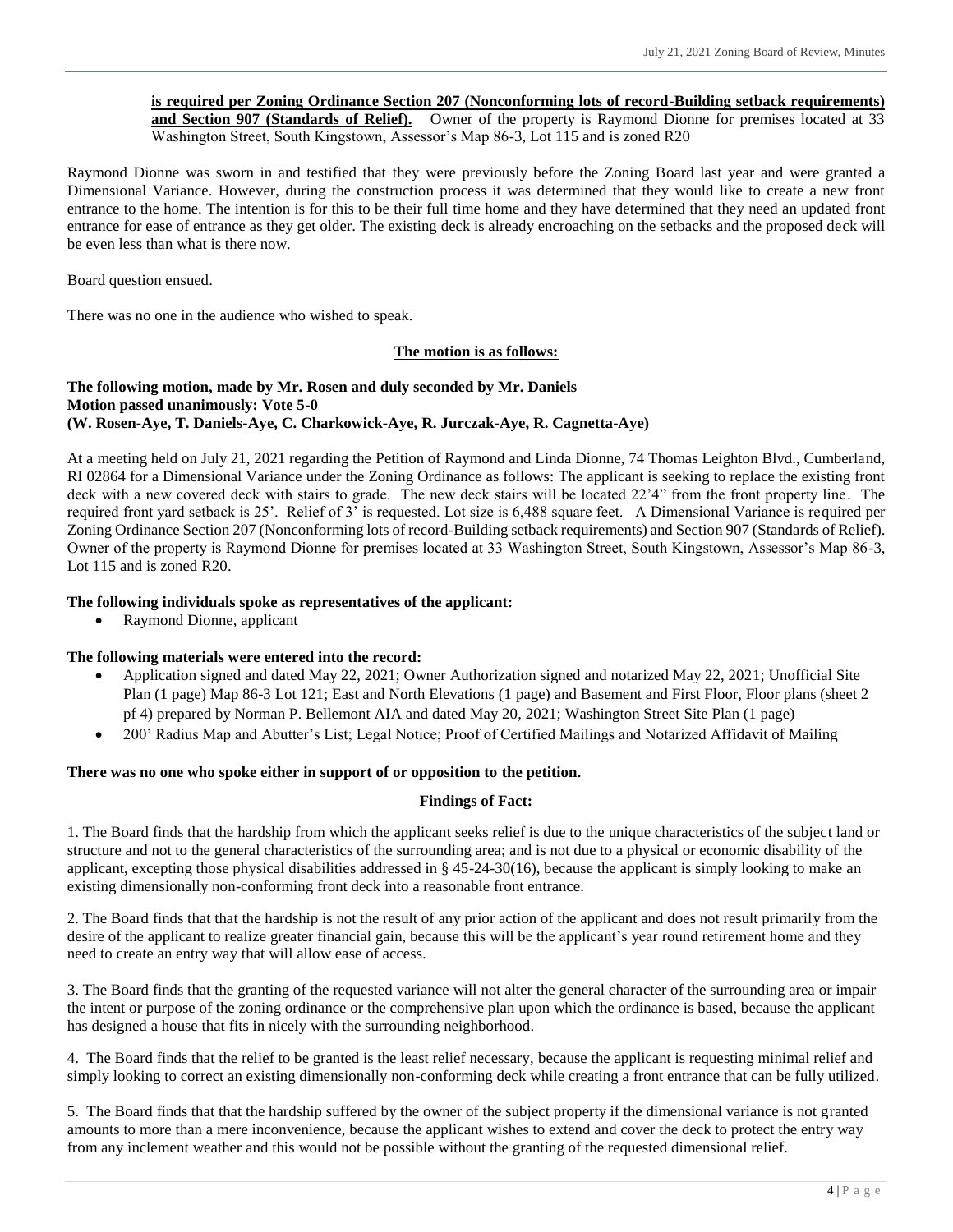#### **Approval is subject to the following conditions**:

- There are no conditions upon this decision.
- **III. Petition of Richard Schappach,** 74 North Mountain Road, Brookfield, CT 06804 for a **Dimensional Variance** under the Zoning Ordinance as follows: The applicant is seeking to demolish the existing dwelling and construct a new dwelling with second story deck. The proposed dwelling will be located 39.4' from the front property line. The required front yard setback is 40'. Relief of .6' is requested. The dwelling will be located 30' from the rear property line. The required rear yard setback is 40'. Relief of 10' is requested. The dwelling will also be located 4.3' from the left side property line and 7.1' from the right side property line. The required side yard setback is 10'. Relief of 5.7' and 2.9' is requested. Lot size is 6,200 square feet. **A Dimensional Variance is required per Zoning Ordinance Section 207 (Nonconforming Lots of Record-Building Setback Requirements) and Section 907 (Standards of Relief).** Owner of the property is D & R Schappach LLC for premises located at 311 Twin Peninsula Avenue, South Kingstown, Assessor's Map 89-3, Lot 5 and is zoned R80.

Attorney John Kenyon was present for the applicant. Mr. Kenyon reviewed the existing property conditions and zoning. There is an existing 624 sf single family residence on the property. The lot is constrained by proximity to Green Hill Pond and setback requirements due to the unique shape and size of the lot. The applicant is looking to demolish the existing house and build a new house in approximately the same area has the current house. The applicant is limited to moving the house location on the lot due to its proximity to Green Hill Pond. The applicant will be replacing the OWTS system with an Advantex Bottomless Sand Filter OWTS. The proposed house will meet all FEMA requirements. The applicant's intention is to keep the proposed house as close to the existing conditions as possible.

Richard Schappach was sworn in and testified that he is the owner of the property and as a profession he is a custom high end contractor in New York. He will be doing the construction on this house and is very familiar with the surrounding properties. He then explained that the existing structure is a small one story structure with below average conditions. He then explained the lot conditions. The existing house does not meet the FEMA requirements. He is proposing to replace the OWTS with a new OWTS system which will be located as far away from the pond as possible. During the design process they developed a plan that would be aesthetically pleasing and fit in well within the neighborhood. They have worked with CRMC and have attempted to move the house as far away from the pond and the setbacks as possible but this has proven difficult due to the lot configuration. The house has been reduced in width from the current house. They have designed the house with bump out in order to break up the massing of the house and be more aesthetically pleasing. The house needs to be elevated to meet FEMA requirements and they have designed camouflaging techniques to break up the height of the house. All of the mechanicals will also be elevated above the flood plain which further limits living space. The house will meet the Zoning Ordinance height requirements.

Mr. Kenyon had no further questions.

Board questions ensued in regards to construction equipment and how the applicant plans to ensure that the road remains passable during construction.

Mr. Schappach stated that demolition is easy to manage because the house will go down and be taken away in one day. In regards to the construction vehicles they will be directed and guided into the site and directed to where they can turn around. Not all of the houses are occupied year round and they are hoping to start the process in the fall so the heavy construction can be done during the winter when there is less traffic. There are currently other houses on the road undergoing construction and construction vehicles currently utilize the road with minimal impact on traffic.

Questions about lot coverage ensued.

Mr. Schappach stated the proposed lot coverage of the whole house is 1610 sf. which is below the maximum gross allowed of 1860 sf.

Mr. Gorman explained that the lot coverage is 20% maximum but because they are in a special flood hazard area there are requirements for a maximum gross living floor area which are the calculations that Mr. Schappach referred to and are well under the amount.

Mr. Cagnetta read into record the correspondence received from Mary-Gail Smith received on July 20, 2021.

Mary-Gail Smith was present and enquired about the distance of the proposed structure to Green Hill Pond as well as her points brought up in her letter.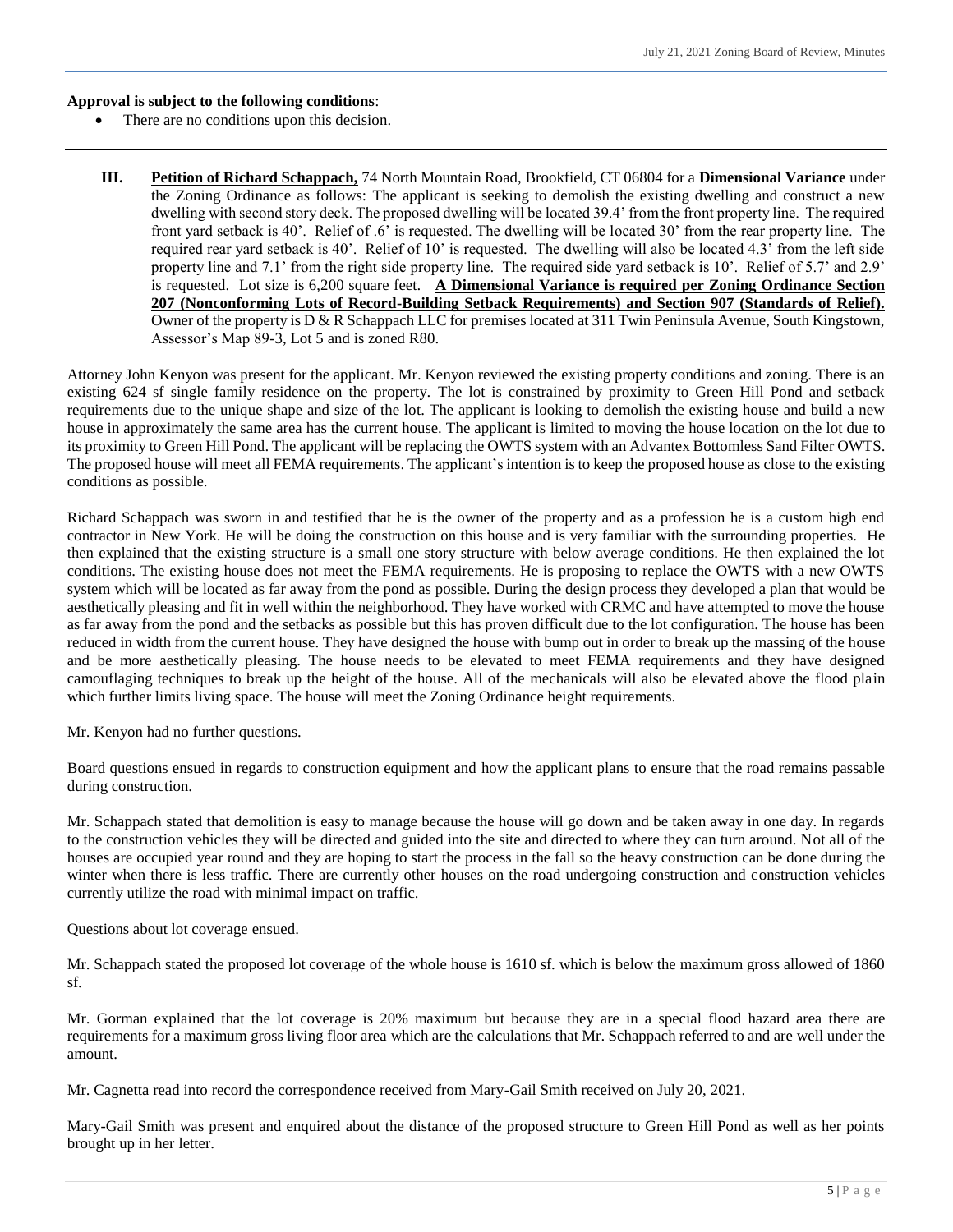Mr. Kenyon stated the house is located 30' from the rear yard line, the applicant is actually moving the proposed house 1.5' further away from the pond than the existing house. In regards to the OWTS the house that is being proposed is slightly different than shown on the plan to address some concerns neighbors had. CRMC, not DEM, is actually the next step that the applicant will need to go through once zoning has been granted. In regards to the parking there is plenty of space on the property to allow for adequate parking. Finally any structural concerns are under the purview of the Building Department and will be reviewed prior to issuance of any permit for compliance. Due to the FEMA requirements it is almost virtually impossible to renovate the existing house and meet the FEMA requirements.

Mr. Schappach further explained the OWTS system. It is considered a renovation because there was an existing OWTS on the parcel and was not an undeveloped piece of property.

Jeffrey Cahn was present and sworn in. Mr. Cahn stated that his family has owned a home on the road for 40 years and that the Schappach's are great neighbors. Mr. Cahn stated that they use their house seasonally. The variance will bring the distance down to about 4' between the properties, his only concern is does the granting of this variance hinder any future variance his family may wish to request. He also asked about the placing of the OWTS.

Mr. Cagnetta stated that the granting of this variance will not hinder the granting of any future variances on neighboring properties providing any application that is submitted meets the Ordinance requirements.

Mr. Schappach explained that the OWTS is a self-contained system and will not impact surrounding properties.

There was no one else who wished to speak.

Board discussion ensued.

#### **The motion is as follows:**

# **The following motion, made by Mr. Daniels and duly seconded by Mr. Rosen Motion passed unanimously: Vote 5-0**

# **(T. Daniels-Aye, W. Rosen-Aye, C. Charkowick-Aye, R. Jurczak-Aye, R. Cagnetta-Aye)**

At a meeting held on July 21, 2021 regarding the Petition of Richard Schappach, 74 North Mountain Road, Brookfield, CT 06804 for a Dimensional Variance under the Zoning Ordinance as follows: The applicant is seeking to demolish the existing dwelling and construct a new dwelling with second story deck. The proposed dwelling will be located 39.4' from the front property line. The required front yard setback is 40'. Relief of .6' is requested. The dwelling will be located 30' from the rear property line. The required rear yard setback is 40'. Relief of 10' is requested. The dwelling will also be located 4.3' from the left side property line and 7.1' from the right side property line. The required side yard setback is 10'. Relief of 5.7' and 2.9' is requested. Lot size is 6,200 square feet. A Dimensional Variance is required per Zoning Ordinance Section 207 (Nonconforming Lots of Record-Building Setback Requirements) and Section 907 (Standards of Relief). Owner of the property is D & R Schappach LLC for premises located at 311 Twin Peninsula Avenue, South Kingstown, Assessor's Map 89-3, Lot 5 and is zoned R80.

# **The following individuals spoke as representatives of the applicant:**

- Attorney John Kenyon
- Richard Schappach

# **The following materials were entered into the record:**

- Application with cover letter and narrative (Exhibit A) signed and dated June 4, 2021, Owner Authorization Form signed and notarized May 17, 2021; Vision Appraisal Field Cards (3 pages)
- 200' Radius Map and Abutter's List; Legal Notice; Proof of Certified Mailings and Notarized Affidavit of Mailing
- Correspondence
	- o Mary-Gail Smith, 17 Periwinkle Drive West, received July 20, 2021
- Exhibits 1-3
	- o Cover Letter received July 9, 2021
	- o Exhibit 1, Plot Plan prepared and stamped by Richard L. Couchon, PLS, Dowdell Engineering Inc., April 26, 2021 (A-00)
	- o OWTS Plan prepared and stamped by William D. Dowdell, PE, Dowdell Engineering Inc., and Approved by RI DEM on May 14, 2020 Plan #0232-2062 (1 page)
	- o Architectural Plans (A-1, A-2, A-3, A-4, A-5, A-6, A-7, A-0)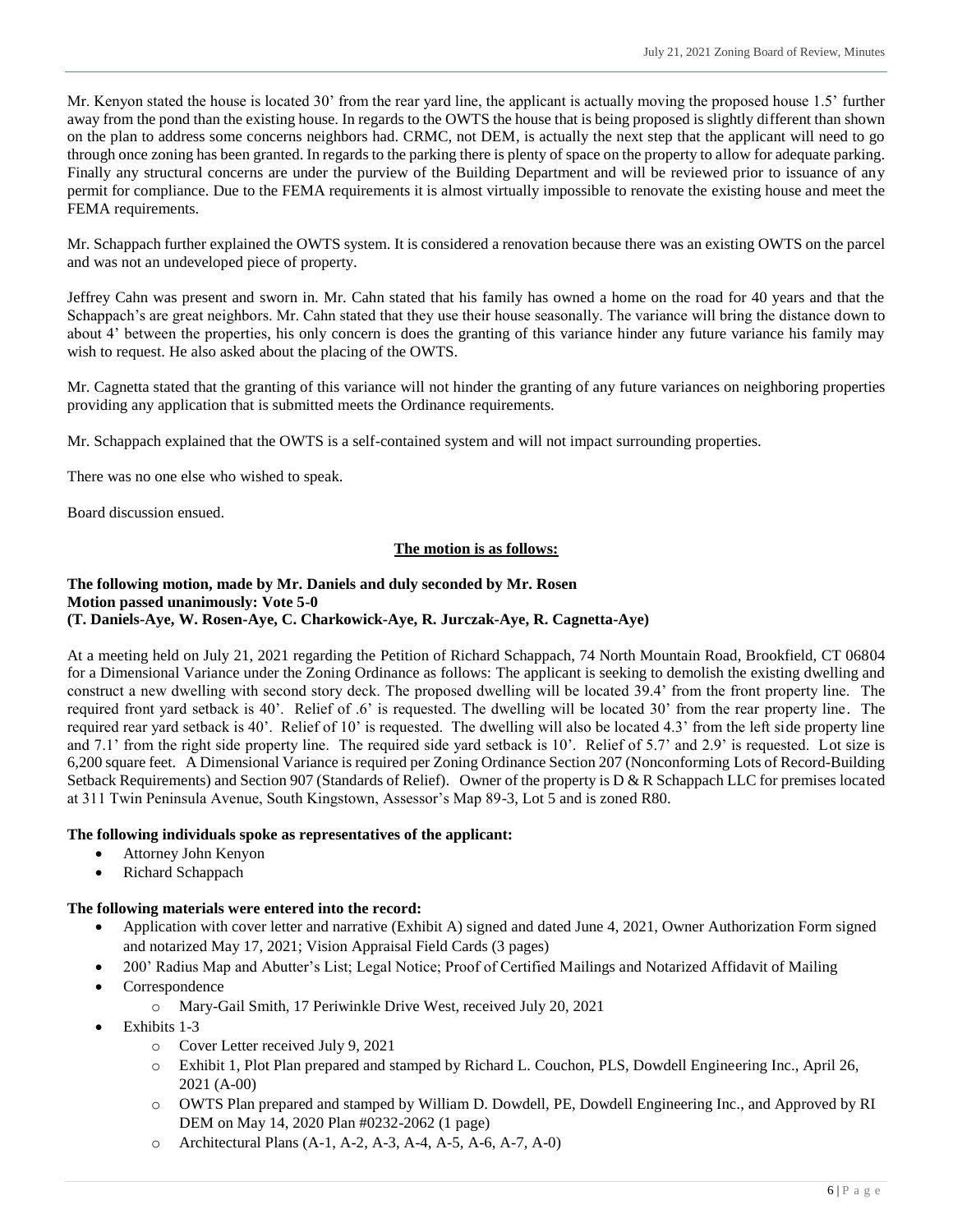## **The following spoke in regards to the petition:**

- Mary-Gail Smith, 17 Periwinkle Drive
- Jeffrey Cahn, 313 Twin Peninsula Avenue

#### **Findings of Fact:**

1. The Board finds that the hardship from which the applicant seeks relief is due to the unique characteristics of the subject land or structure and not to the general characteristics of the surrounding area; and is not due to a physical or economic disability of the applicant, excepting those physical disabilities addressed in § 45-24-30(16), because the lot is very unique in that it is a pie shaped lot and is restricted by its dimensions, as well as its close proximity to Green Hill Pond.

2. The Board finds that that the hardship is not the result of any prior action of the applicant and does not result primarily from the desire of the applicant to realize greater financial gain, because the applicant simply wishes to build a new structure that will comply with current flood zone requirements.

3. The Board finds that the granting of the requested variance will not alter the general character of the surrounding area or impair the intent or purpose of the zoning ordinance or the comprehensive plan upon which the ordinance is based, because the applicant has shown great care in the design of the house and the proposed design will certainly add to the character of this location. Additionally the proposed plan will not impair the intent of the Zoning Ordinance or the Comprehensive Plan because the proposed structure and its use is allowed within this zoning district.

4. The Board finds that the relief to be granted is the least relief necessary, because the applicant has taken all possible steps to move the proposed structure as far away from the waterfront as possible while also trying to fit the structure within the very narrow lot confines and is requesting the least amount of relief as possible.

5. The Board finds that that the hardship suffered by the owner of the subject property if the dimensional variance is not granted amounts to more than a mere inconvenience, because there is simply no other alternative for this applicant to comply with the flood plain requirements and be able to enjoy the use of his property to its fullest.

#### **Approval is subject to the following conditions**:

 The decision is a Conditional Zoning Approval and is conditioned upon any, if necessary, further CRMC approvals and will have a two-year expiration from the recorded date per Section 908 of the Zoning Ordinance with the right to extend if necessary.

#### **Mr. Cagnetta made the motion to have the following petitions continued until August 18, 2021 due to time constraints and was duly seconded by Mr. Charkowick. Motion passed unanimously: Vote 5-0**

**(R. Cagnetta-aye, C. Charkowick-aye, R. Jurczak-aye, T. Daniels-aye, W. Rosen-aye)**

- **IV. Petition of Jason and Joan Grear,** 487 Pond Street, Wakefield, RI 02879 for a **Dimensional Variance** under the Zoning Ordinance as follows: The applicant is seeking to construct an 18' x 24' detached garage located 34' from the front property line. The required front yard setback is 50'. Relief of 16' is requested. Lot size is 10.21 acres. **A Dimensional Variance is required per Zoning Ordinance Section 401 (Schedule of Dimensional Regulations), Section 503.1 (Accessory Structures) and Section 907 (Standards of Relief).** Owner of the property is Jason & Joan Grear for premises located at 487 Pond Street, South Kingstown, Assessor's Map 63-3, Lot 1 and is zoned R80.
- **V. Petition of Mahar Boys Properties, Inc,** 26 Pearl Street, Cortland, NY 13045 for a **Special Use Permit** under the Zoning Ordinance as follows: The applicant is seeking to replace the existing seasonal trailer of 256 square feet with a new trailer of 300 square feet. The trailer will not be located any closer to neighboring units. Lot size is 7.67 Acres. **A Special Use Permit is required per Zoning Ordinance Section 203 (Special Use Permit for Addition, Enlargement, Expansion or Intensification), Section 608 (Coastal Community Overlay District) and Section 907 (Standards of Relief).** Owner of trailer 689A Succotash Road is Mahar Boys Properties Inc, on property owned by Village at Potters Pond LLC, located at South Kingstown, Assessor's Map 87-3, Lot 5-56 and is zoned CW.
- **VI. Petition of Nicole Vanderslice,** 4615 Firtree Lane, Sparks, NV 89436 for a **Special Use Permit** under the Zoning Ordinance as follows: The applicant is seeking to replace the existing seasonal cottage of 576 square feet with a new cottage of 720 square feet and attached deck of 200 square feet. The dimension between adjacent cottages will be a minimum of 20'. Lot size is 50.2 Acres. **A Special Use Permit is required per Zoning Ordinance Section 203 (Special Use Permit for Addition, Enlargement, Expansion or Intensification), Section 608 (Coastal Community Overlay District) and Section 907 (Standards of Relief).** Owner of cottage 18E3 is Nicole Louise Vanderslice on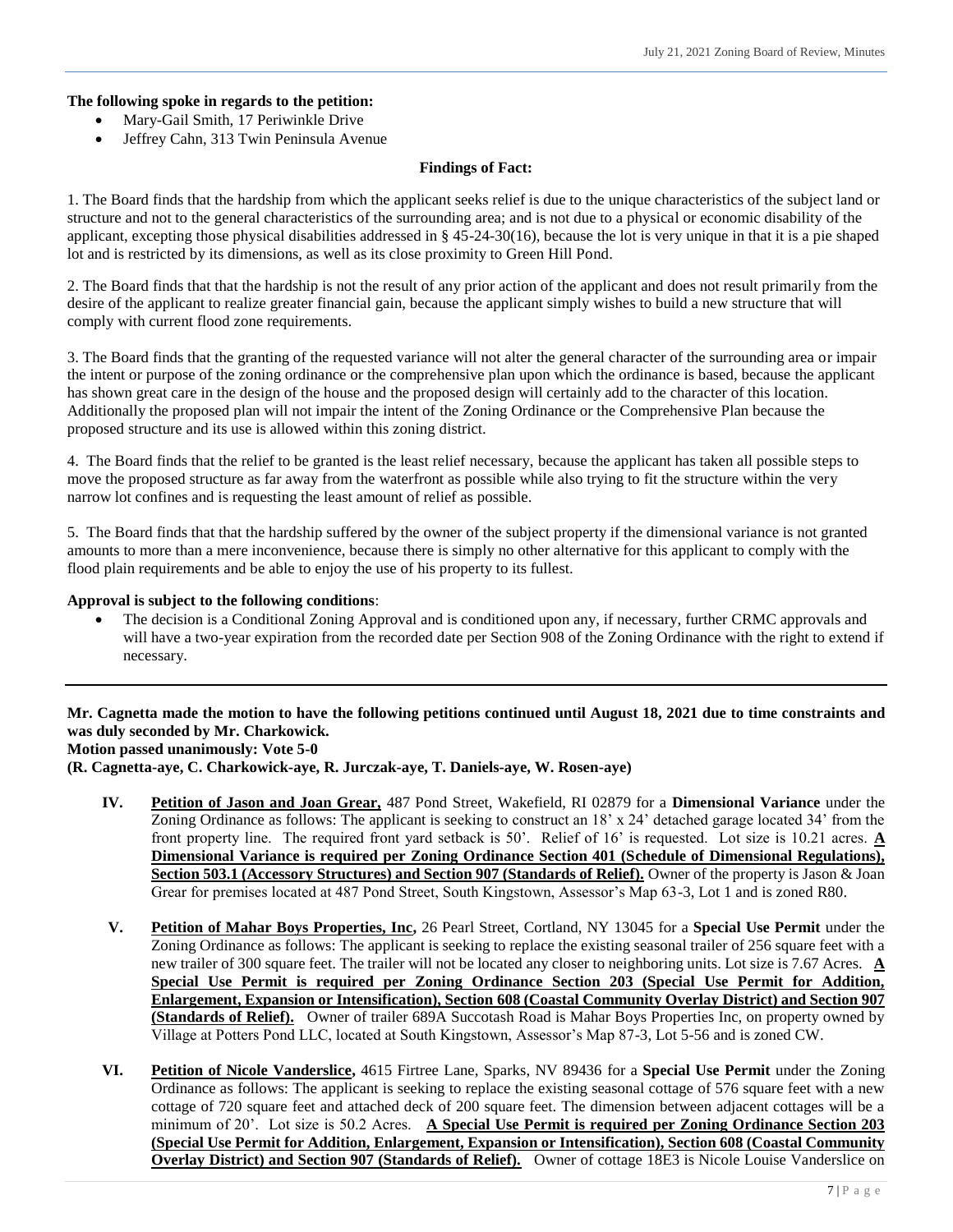property owned by Matunuck Beach Properties Inc, located at 240 Cards Pond Road, South Kingstown, Assessor's Map 92-1, Lot 9-205 and is zoned R200.

Election of Officers:

Mr. Jurczak nominated Mr. Cagnetta for Chairman and Mr. Daniels for Vice-Chair

**The following motion, made by Mr. Jurczak and duly seconded by Mr. Rosen Motion passed unanimously: Vote 5-0 (R. Jurczak-Aye, W. Rosen-Aye, C. Charkowick-Aye, T. Daniels-Aye, R. Cagnetta-Aye)**

At this point Mr. Jurczak left the meeting, he will not be voting on the Kingston Road application as he was not present for all testimony.

A break was taken from 9:25 – 9:32

**VII. Continuation of the Petition of Garrett Homes, LLC, 59 Field Street, Torrington CT 06790** for a **Special Use Permit** under the Zoning Ordinance as follows: The applicant is seeking to construct a 7,545 square foot retail trade structure. The applicant was previously denied a special use permit from the Zoning Board of Review, but has since revised the plan to include two adjacent lots. The Planning Board advisory Development Plan Review was granted April 27, 2021. Lot size is 94,902 square feet. **A Special Use Permit is required per Zoning Ordinance Section 301 (Schedule of Use Regulations Table, Use Code 55) and Section 911 (Repetitive Petitions).** Owner of the property is South Shore Mental Health Center Inc for premises located at South Kingstown, Assessor's Map 40-1, Lot 125 and Alternative Living Concepts c/o Gateway Health Care for premises located at South Kingstown, Assessor's Map 40-1, Lot 126. Both lots are zoned MU (Mixed Use).

Attorney Joe Shekarchi was present for the applicant. He stated that all of last month's testimony is still on record and that tonight there will be some additional expert testimony to address the concerns brought up at last month's meeting.

Michael Dion, PE was present and sworn in. Mr. Dion stated that he will be screen sharing his presentation. Mr. Dion testified that the traffic study was done in May 2019 pre-Covid and that he has added supplemental traffic counts from November 2019 to address the concerns brought up regarding traffic while URI is in session. He then reviewed the Traffic Operation Analysis which has been projected out till horizon year 2026. Mr. Dion reviewed the Roadway Adequacy which assigns a letter grade for the roads level of service. He reviewed the peak PM and Saturday Midday conditions that the proposed location received. In conclusion, he stated any degradation in capacity between scenarios is negligible.

Mr. Daniels asked what is defined as peak hours, and how empirical data was calculated versus real time traffic counts.

Mr. Dion clarified that the peak hour is one-hour between 4pm -6pm and 11am-1pm on Saturday. The Institution of Traffic Engineers (ITE) Trip generation manual was used to calculate empirical traffic studies which is the industry standard. Additionally, there have been onsite manual traffic counts to field verify the information present.

Mr. Daniels stated that he has site visited two (2) separate Dollar Generals and conducted one-hour traffic counts. Both locations when extrapolated out would create higher traffic volume than the proposed Kingstown Road location which is a much busier roadway. He stated he cannot realistically except the counts presented based on his peak hour trips and peak hour exits and entrances that he physically counted at the less busy locations.

Ms. Goins asked if Mr. Dion could comment on industry standards in regards to excepted counts in the ITE in regards to the excepted uses and asked to clarify if these counts represent averages over seasons and time frames.

Mr. Dion explained the ITE has been collecting data for over 45 years and the numbers are averaged and will show fluctuations. There is also a COVID factor which should be factored in for daytime traffic.

Mr. Cagnetta stated that in listening to the Planning Board and their considerable talk on traffic study that the Ordinance allows for this use in this zone and this allowance assumes there is going to be a certain amount of traffic flow in the area and that the proposal before the Board is a permitted use and is therefore in sync with the Comprehensive Plan.

Ms. Goins advised that the Planning Board granted an Advisory Development Plan Review and had no major issues with the traffic study and its conclusions. The application is here on a special use permit and the proposed use is conditionally permitted provided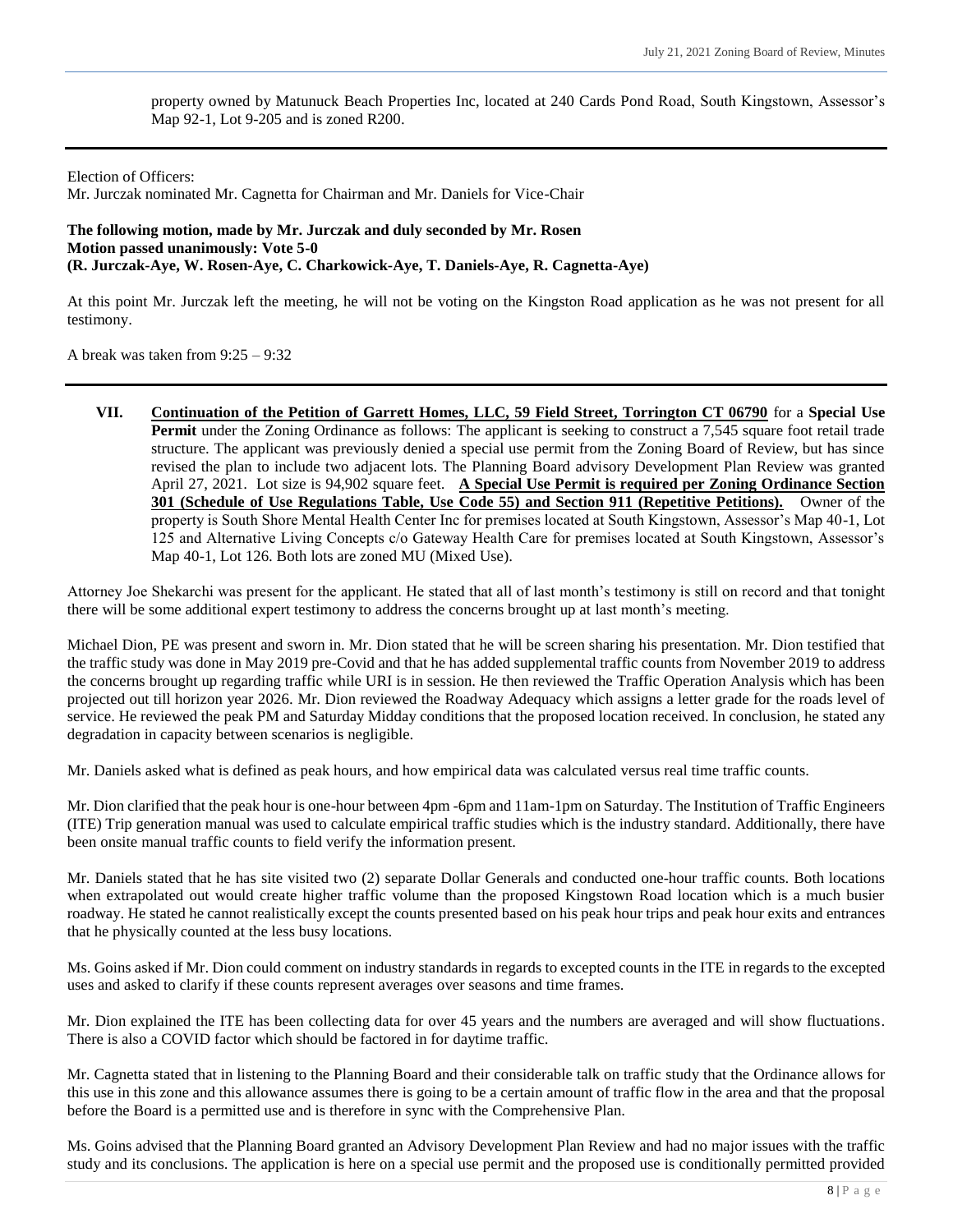that the proposed use meets all of the conditions set forth in the Ordinances. In theory it can be assumed that the Council felt that a commercial business of this type would be allowed in this district provided all other requirements are met. The applicant has produced a traffic study and given expert testimony to back up the conclusion that the proposal will have no adverse impact on traffic conditions in the area. Courts have said that traffic is a subject on which you do need expert evidence. Courts have reversed Zoning Board decisions where the Board gave greater weight to non-expert testimony due to the science of traffic studies. In general when you have expert evidence that is not contradicted by another expert, it can be considered reversible error for a Board to reject it. There may be times, however, that a Board can reject evidence given. If the evidence is controverted and the objector's had another expert with contradicting testimony or if there was independent reason to doubt the credibility or the weight of the traffic study that is another potential reason to discount any conclusions. Finally when Board members give less weight to expert testimony based on their own personal observations it may be that this will be upheld in court provided that the Board members put their reasons on the record. The question for the Board to consider is not 'is there too much traffic already?' it is 'would the addition of this use create adverse conditions on traffic and can those conditions be mitigated in any way?' This is the reason the traffic expert is here to address the before the Board.

Mr. Shekarchi stated that he feels the burden has been met and that the Board's previous concerns have been addressed.

Matthew Bruton wanted to clarify that they did supply a traffic turning radius that shows that an 18-wheeler can enter and exit from the site without crossing over the center line of the road.

Mr. Charkowick asked for clarification on the ITE  $10<sup>th</sup>$  addition which was published in 2017 and the overall traffic volume numbers projections and what is the starting point for projection.

Mr. Dion stated that the  $10<sup>th</sup>$  addition is the latest addition and that ITE is continually updating their data. Mr. Dion stated that in 2019 they actually did a physical traffic count and they have now been projected out at .5% a year through 2026. They consulted with another engineering firm that did a study in November 2019 when school was in session to give the Board an accurate representation of numbers when

Ms. Spence read into record the correspondence from Attorney Frank Lombardi representing Southwinds Condominium Association.

Mr. Shekarchi stated that he attempted to reach out to Attorney Lombardi. He also stated that the Condominium Association has also had ample opportunity to higher their own expert witnesses. Ultimately they are not experts and if they truly felt strongly on this they should be present and have brought in their own witnesses and the Board should take the letter for what it is worth. Additionally, he indicated that he spoke with the developer and as a goodwill gesture the developer would be willing to install a crosswalk.

Mr. Dion stated that the letter misrepresented the 30% of traffic going into the business is not accurate. He also stated that he would be hesitant in making the condition of a crosswalk part of any decisions as RI DOT would need to be heavily involved.

Mr. Shekarchi clarified that they would be willing to cover the cost of striping the sidewalk providing that all necessary State and Town permissions are granted.

Ms. Spence read into record the letter from Bonnie Baranowski, Ph.D.

Bonnie Baranowski, Ph.D. was present and testified that she has lived at Southwinds Condominiums for the past 3 years and has witnessed the heavy traffic volume on Kingstown Road and the overall effect needs to be considered. Furthermore, she has serious doubts in regards to the validity of this traffic study.

Mr. Cagnetta explained that the cumulative effect of any proposed project is considered by the Planning Board.

Mr. Shekarchi wanted to clarify that Dr. Baranowski has never professionally testified as a traffic experts, which she stated she has not.

There was no one else present who wished to speak.

Mr. Shekarchi had no further testimony.

The Board had no more questions.

Ms. Goins advised that any decision that the Board makes tonight to direct legal counsel to prepare the decision.